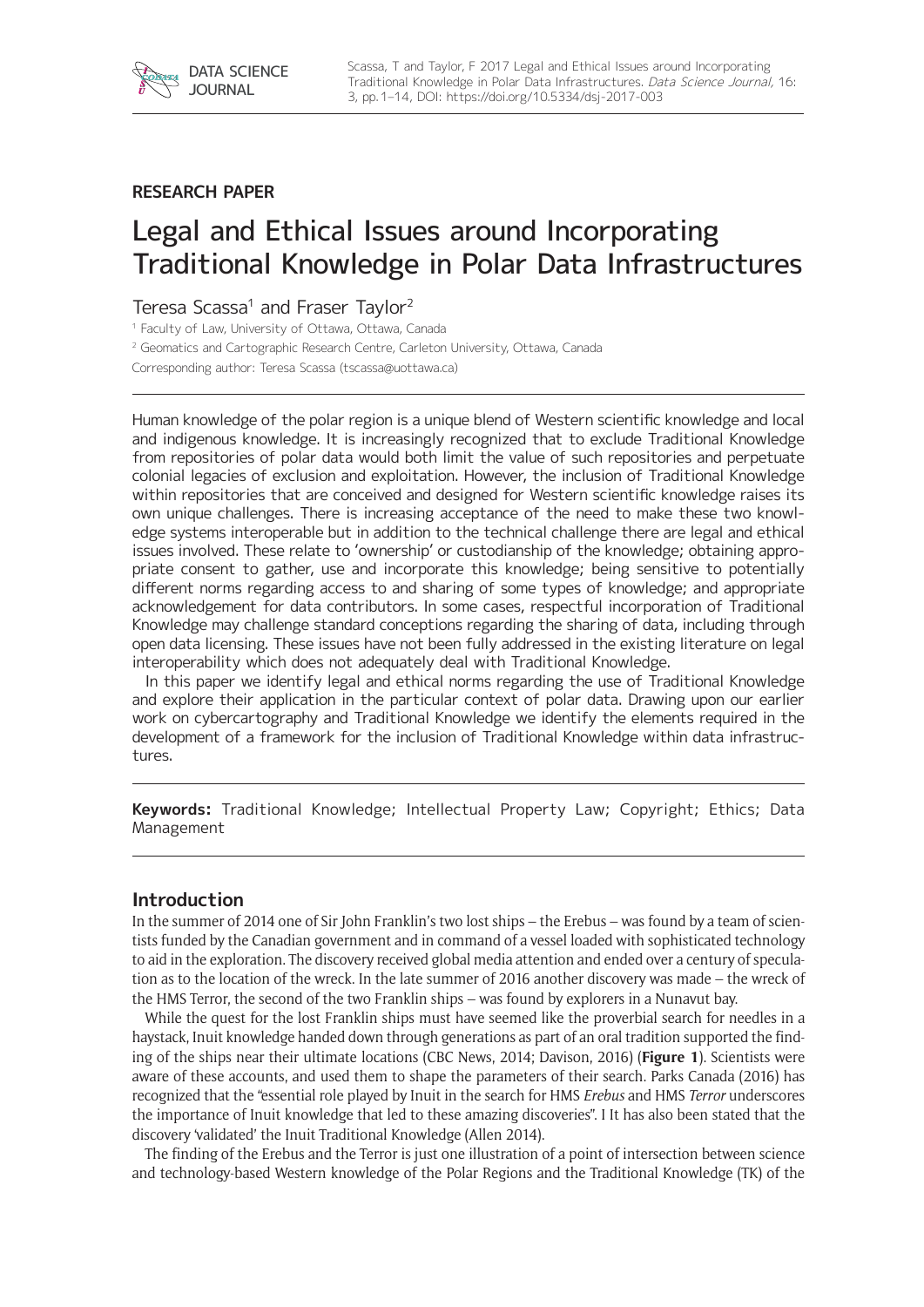

**Figure 1:** Kitikmeot Place Names Atlas ([http://www.kitikmeotheritage.ca/research-cultural-programs/](http://www.kitikmeotheritage.ca/research-cultural-programs/kitikmeot-atlas-project/) [kitikmeot-atlas-project/](http://www.kitikmeotheritage.ca/research-cultural-programs/kitikmeot-atlas-project/)) featuring 'the island where there is a boat'. Reproduced with permission of the Kitikmeot Heritage Society and the Geomatics and Cartographic Research Centre of Carleton University.

people indigenous to these regions. There are many other points of intersection; Northern peoples hold detailed knowledge of climate, geography, flora and fauna, as well as many other northern phenomena. It is fair to say that what is known about the polar region is a unique blend of Western scientific knowledge and local and indigenous knowledge. As the international community moves towards the development of repositories of polar data, it is increasingly important to incorporate TK into these repositories, and to do so in ways that are respectful of the form, substance and norms that operate within these knowledge systems.

This paper begins by defining TK and by explaining why its inclusion in polar data repositories is important. We next consider how Western knowledge frameworks and normative infrastructures shape the processing, collecting and sharing of information. We explain how these knowledge frameworks pose challenges for the incorporation of TK into data repositories. While the digital nature of such repositories presents opportunities, it also poses its own particular challenges. Existing approaches to the issues of "legal interoperability" do not deal adequately with TK. Using the Canadian Polar Data Network as an illustration, we then lay out some ideas for developing an inclusive and respectful approach to incorporating Traditional Knowledge. We identify tools and strategies that can be used in reaching this objective.

#### **Defining Traditional Knowledge**

The term 'Traditional Knowledge' refers to the knowledge developed within a particular category of knowledge systems. Traditional Knowledge or TK is generated by different peoples, groups and communities around the world (Dutfield 2001). In general terms, TK systems reflect 'a cumulative body of knowledge and beliefs, handed down through generations by cultural transmission, about the relationship of living beings (including humans) with one another and with their environment'. (Berkes 1993: 3)

Traditional Knowledge is the product of a knowledge system, and as such must be understood not simply in terms of discrete pieces of knowledge, but rather in terms of the ways in which such knowledge is created, interpreted and disseminated (Barsh 1999; Dutfield 2001; Scassa, Lauriault & Taylor 2014). Canada's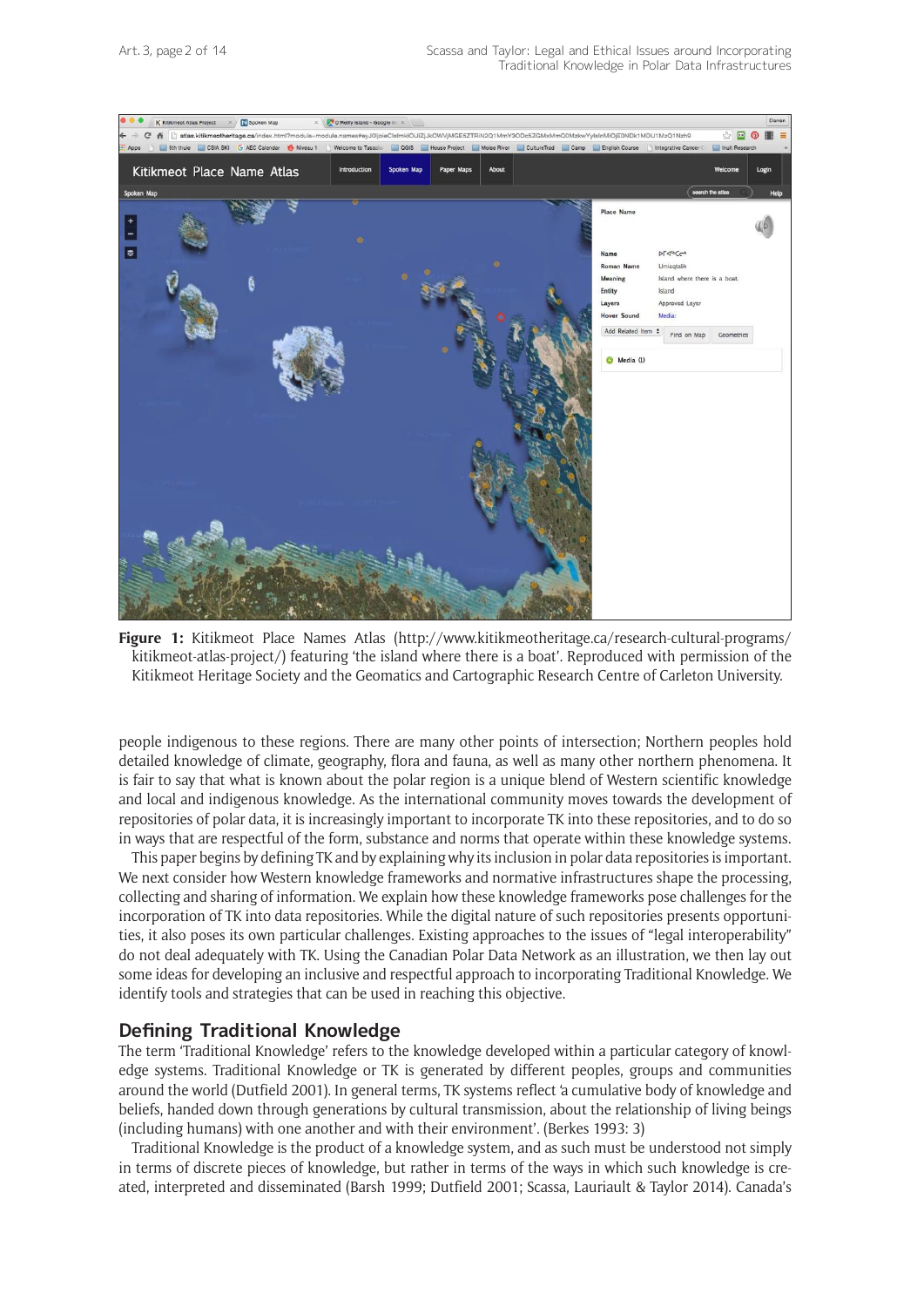Royal Commission on Aboriginal Peoples (1996 at 33) described distinctive characteristics of the Aboriginal knowledge system in these terms:

[Aboriginal tradition is not] usually human-centred in the same way as the western scientific tradition, for it does not assume that human beings are anything more than one – and not necessarily the most important – element of the natural order of the universe. Moreover, the Aboriginal historical tradition is an oral one, involving legends, stories and accounts handed down through the generations in oral form. It is less focused on establishing objective truth and assumes that the teller of the story is so much a part of the event being described that it would be arrogant to presume to classify or categorize the event exactly or for all time.

Oguamanam (2011: 46) offers a broad and inclusive description of TK that emphasizes not only the diversity of content which comprises TK, but also its integration within distinctive knowledge systems. He describes TK as:

an aspect of ecological management and environmental stewardship, sustainable development, economic empowerment, self-determination, human rights, property rights, culture, arts, craft, music, songs, dance and diverse creative repertoire; religion, lifestyle and innumerable aspects of social processes that undergird a people's overall worldview.

Traditional Knowledge has been the subject of attention in international law, and is addressed in a number of international law instruments. For example, the UN *Convention on Biological Diversity* (2012) recognizes the diversity of TK, which includes: 'stories, songs, folklore, proverbs, cultural values, beliefs, rituals, community laws, local language, and agricultural practices, including the development of plant species and animal breeds'. Article 3 of the World Intellectual Property Organization's revised objectives and principles on the protection of TK specifically acknowledge 'the dynamic and evolving nature of TK and the nature of TK systems as frameworks of ongoing innovation' (WIPO 2005).

Traditional Knowledge is diverse and multi-faceted. It is knowledge that is developed and sustained within knowledge systems that may be profoundly different from the Western knowledge system in terms of methodologies for the creation and validation of such information as well as the modes of recording, transmitting, sharing and using such knowledge (Howell & Ripley 2009). The challenges to including TK in polar data repositories therefore go beyond simply indexing and cataloguing this information. Approaches to TK in knowledge repositories must be careful not to erase the 'cultural logics' (Christen 2012: 2875) of that information. These 'cultural logics' may include principles of obligation and reciprocity with respect to the sharing of knowledge (Christen 2012). In this regard, the digital nature of the information stored in such repositories adds particular dimensions (Anderson 2010; Christen 2012; Nicholas 2014). As Coombe and Aylwin (2014: 202) note, it is essential to be aware of "the power relations at work in digital environments that enable old inequities to be perpetuated in new ways".

#### **The Canadian Polar Data Network**

The challenges of including TK in polar data repositories are perhaps best illustrated by using a concrete example. We have chosen the Canadian Polar Data Network (CPDN) as an example of a polar data repository, and one that is sensitive to the challenges presented by the incorporation of TK. The Canadian Polar Data Network is a network of organizations with the common purpose of providing access to Canadian scientific polar data. Our particular focus is on the framework in place for contributing data to the repository and for accessing and using such data. Established by a network of institutions and government departments, the goal of the CPDN is to provide for the 'preservation of and access to multi-sector, multi-discipline polar data' (CPDN Principles). The CPDN hosts 'data resulting from or related to Canadian research and monitoring activities'. (Canadian Polar Data Network, 2012) To achieve its goals the CPDN provides not only the physical infrastructure needed to host the data but also additional infrastructure in the form of standards for interoperability and meta data, as well as best practices for life-cycle management and data sharing. The data catalogues are publicly accessible, subject to agreement with the terms of use for the site. The CPDN also addresses intellectual property (IP) issues, and has an express objective 'to protect sensitive data and traditional knowledge'. (CPDN Principles)

Because the CPDN hosts data from diverse sources, it requires those who contribute data to the repository to enter into a Data Deposit Agreement (CPDN 2012) that addresses the terms and conditions of any deposit.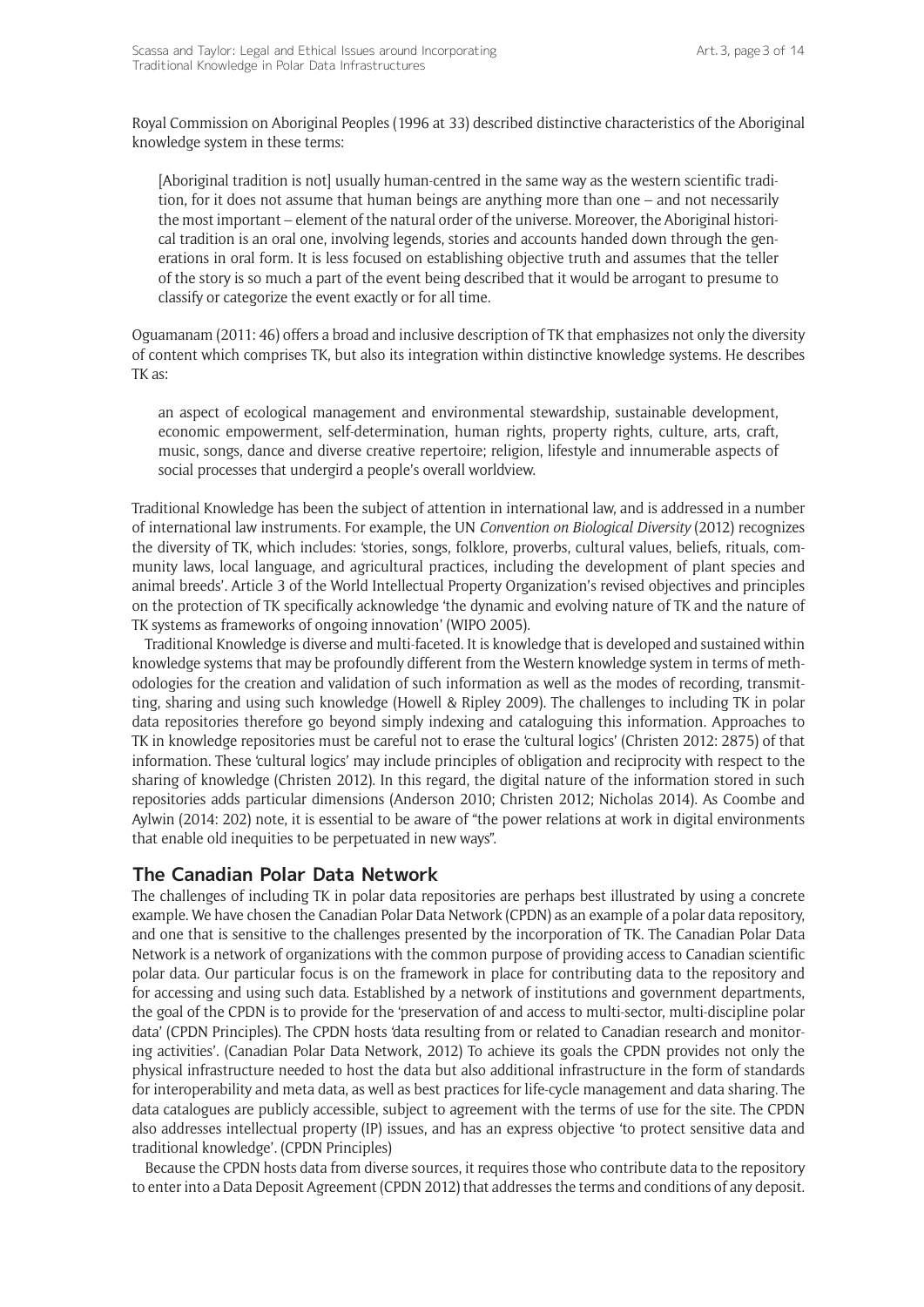It is worth noting that while the agreement is intended to define the terms of the relationship between contributor and host, there is room for negotiation to vary any key terms. This flexibility is an important feature of the agreement.

A key element of the Data Deposit Agreement (2012) is the management of IP rights. The Agreement expressly states that it 'honours all applicable IP rights inherent to the original data'. No transfer of rights is required in exchange for the CPDN services. Instead of a transfer of rights, the depositor provides a nonexclusive license to the CPDN to preserve the deposited data and to make it available under certain terms and conditions.

The default position for the dissemination of any data hosted by the CPDN is open access. This means that unless otherwise specified, the data and research materials will be made available under an open license with minimal restrictions. A depositor may stipulate different terms and conditions for dissemination of its data; in such cases, the depositor must provide an alternate license agreement. Any such license agreement must comply with the Operating Principles of the CPDN. The Data Deposit Agreement (2012) contains an Appendix with examples of acceptable alternate license terms. Acceptable variations to the default open license terms include imposing restrictions on the users to whom data will be disseminated (for example, limiting dissemination to a particular community of users such as, for example, university students); imposing restrictions on permitted uses (for example, limiting use only to instructional purposes); and imposing special conditions on use (such as limitations on secondary uses, restrictions on linking data, and so on). As will be seen in the discussion below, it is this flexibility with respect to variations in license terms that carves out space for the development of TK-specific licensing within the CPDN.

## **Including Traditional Knowledge in Repositories of Polar Data**

The inclusion of TK in repositories of polar data is supported on two broad bases. The first is that Northern peoples are custodians of a rich trove of knowledge that is specific to the polar region, that is complex (integrating scientific, social and cultural knowledge), and that is of both historical and contemporary relevance. To exclude this knowledge and to focus instead on Western scientific knowledge would be to ignore a crucial information resource. Excluding TK from repositories of polar data would also perpetuate colonial legacies of oppression through an implicit judgment that such knowledge is either unimportant or of inferior quality.

The inclusion of TK within polar data repositories can be achieved in two broad ways, which are not mutually exclusive. Traditional Knowledge can be extracted and incorporated into the frames of Western scientific knowledge or it can be included using methodologies that attempt to reproduce both its form and its substance. The former category, which reflects long-standing practice, may involve the gathering of TK by researchers using interviews; the results of these interviews may be analyzed and explored in scholarly publications using accepted theoretical and methodological approaches. In many instances the research questions are framed by researchers from outside the TK community and may be shaped or influenced by priorities that are external to these communities. Using these approaches, TK becomes embedded within the Western knowledge system. It is an object of analysis and can be reduced to data. In our view this approach has many short comings as it rarely effectively captures the essential elements of TK, especially the underlying ontology as will be discussed later in this paper.

In the second category, information may also be recorded using a variety of techniques, but the recordings are themselves the knowledge output. One example of this approach is the production of community driven cybercartographic atlases such as the cybercartographic Atlas of Arctic Bay (http://gcrc.Carleton.ca; Taylor et al. 2014). These Atlases are produced using the Nunaliit Cybercartographic Atlas Framework (Hayes et al. 2014). Nunaliit means "community" in Inuktitut and is a document-oriented framework built on Couch DB. it is designed for ease of use by non-experts and the community of Arctic Bay used it to help create the Atlas. The Atlas content is driven by the community and in the case of Arctic Bay includes some unusual features such as a rap video entitled "Don't Call Me Eskimo" performed by the youth of the community whose music and lyrics capture many of the social and economic issues facing the community. The Atlases are multimedia and story-telling is central to their structure and content, making them ideal platforms for Inuit Traditional Knowledge, especially as they use sound and video. The word 'Atlas' is a metaphor for all kinds of qualitative and quantitative information linked by location. The Atlases are designed with Northern conditions in mind, such as limited bandwidth, and are facilitated through the building of a distributed data network with servers in each community. In addition to the Arctic Bay Atlas a number of community-based atlases have been produced including the Inuit Siku Sea Ice Atlas (Ljubicic et al. 2014), the Kititmeot Place Names Atlas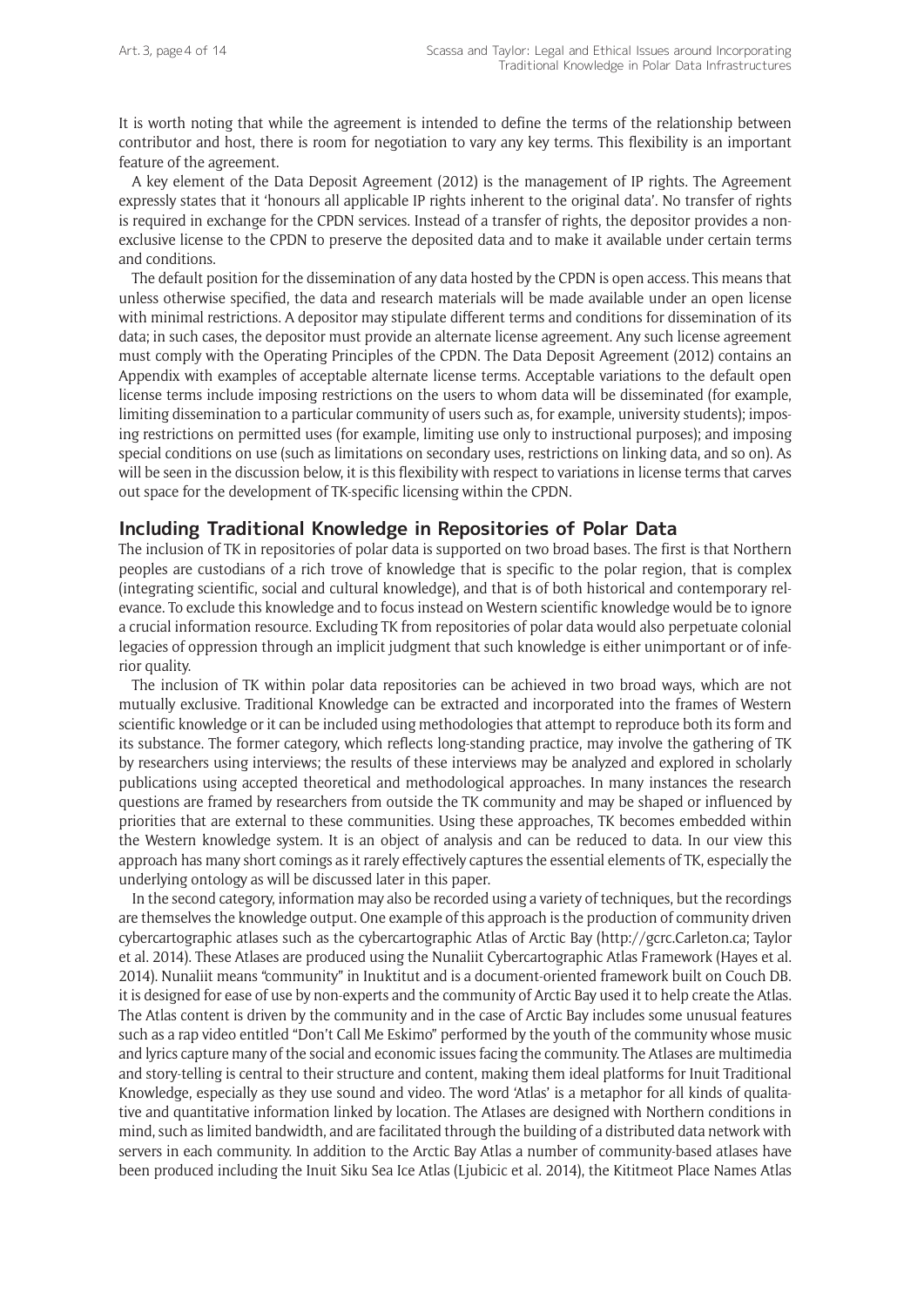(Keith et al. 2014), the Views From the North Atlas (Payne et al.), the Gwich'in Atlas (Aporta et al. 2014), and a number of others are in production (http://gcrc.ca/atlases). In many instances the communities provide the financial resources required to produce the atlases, which is very much a "bottom up" process. These Atlases capture the TK in both form and substance. Further, the decisions as to what information to gather, from whom and for what purposes is part of a process that is either entirely directed by the TK community or developed in close consultation with them. The community "owns" the data in the atlases. In addition to effectively portraying TK, some of the atlases, such as the Sea Ice Atlas for example, ([http://sikuatlas.ca\)](http://sikuatlas.ca) also incorporate Western scientific knowledge, and combine this with TK of sea ice in innovative ways. The atlases are not currently included in the Polar Data Catalogue repository as they cannot be adequately ingested.

The challenges to the incorporation of TK of the first kind have long been the domain of ethics review boards, as the gathering of TK has typically involved interviews with human subjects. In 2010 the Canadian Tri-Council of granting agencies released a revised ethics policy that specifically gave more explicit attention to research involving indigenous communities. (TCPS 2 2010) Considerable input into this document was contributed by Inuit and First Nations communities (Felt & Natcher 2011; Nickels & Knotsch 2011). Other initiatives, such as the Guide for Researchers prepared by the Inuit Tapiriit Kanatami and the Nunavut Research Institute (2007) and the First Nations-led Ownership, Control, Access and Possession (OCAP) (National Aboriginal Health Organization 2007) have sought to provide a normative framework that goes beyond the particular human subject to address community-based issues and research relationships. Protocols of this kind play an important role in relationship-building (Anderson 2010; Bannister 2009; Felt & Natcher 2011; Lyons 2011). With respect to the incorporation of TK of the second kind, these same challenges are combined with issues of how to incorporate the knowledge in ways that preserve its integrity, acknowledge its different epistemological framework, provide appropriate attribution, and respect community norms with respect to sharing and communication. They must also do so within the context of a digital repository – something that may require its own particular considerations (Nicholas 2014).

#### **Knowledge Frameworks and Normative Infrastructure**

The inclusion of TK within repositories that are conceived and designed for Western scientific knowledge raises unique challenges. Knowledge systems operate on assumptions and principles that are often implicit to those who participate within that system (Anderson 2010). Knowledge and information frameworks shape how information is gathered, categorized, evaluated, verified, recorded and used (Coombe 1997).

A key element of contemporary knowledge frameworks relates to concepts of 'ownership' – particularly of IP. This is evident, for example, in the Data Deposit Agreement of the CPDN, discussed earlier, which "honours all applicable intellectual property rights inherent to the original data" (Data Deposit Agreement 2012). Attention to IP rights is important since these rights shape what uses can be made of the works to which they pertain. For example, the approach taken in the Data Deposit Agreement, which leaves IP rights with the depositor but requires the depositor to provide the CPDN with a non-exclusive licence over the material, is consistent with the goals of preserving data and of making them widely available. At the same time, it respects the rights of the "owners" of the data. Yet the approach is one shaped by the Western IP framework from which the Agreement emerges. As will be discussed below, this framework is one that does not adequately account for TK.

In Western systems of thought, ownership is associated with property – whether tangible or intangible – and is often said to be composed of a 'bundle of rights' that permits the owner to exercise a certain degree of control over the property (Ziff 2010:2). Control over expressions of knowledge is generally achieved through IP systems and the ownership of IP rights has become a key factor in the ability to commercialize research output, to publish it, and to receive acknowledgement as the author or inventor of particular knowledge outputs (Scassa & Chung 2015). Of course, Western legal systems do not permit the ownership of knowledge *per se*; IP regimes protect concrete expressions or applications of knowledge. Facts and ideas are considered to be part of the public domain; what can be 'owned' are original expressions of knowledge, or output in the form of inventions (Scassa & Chung 2015; Vaver 2011; WIPO 2010).

Although facts themselves are not capable of ownership on an individual level, the concept of 'ownership' is still used in relation to data. This is perhaps because original *compilations* of data can be protected under copyright, and such compilations are also eligible for protection in European countries under a database right (Vaver 2011). In addition, data that is kept confidential may be protected as 'confidential information'.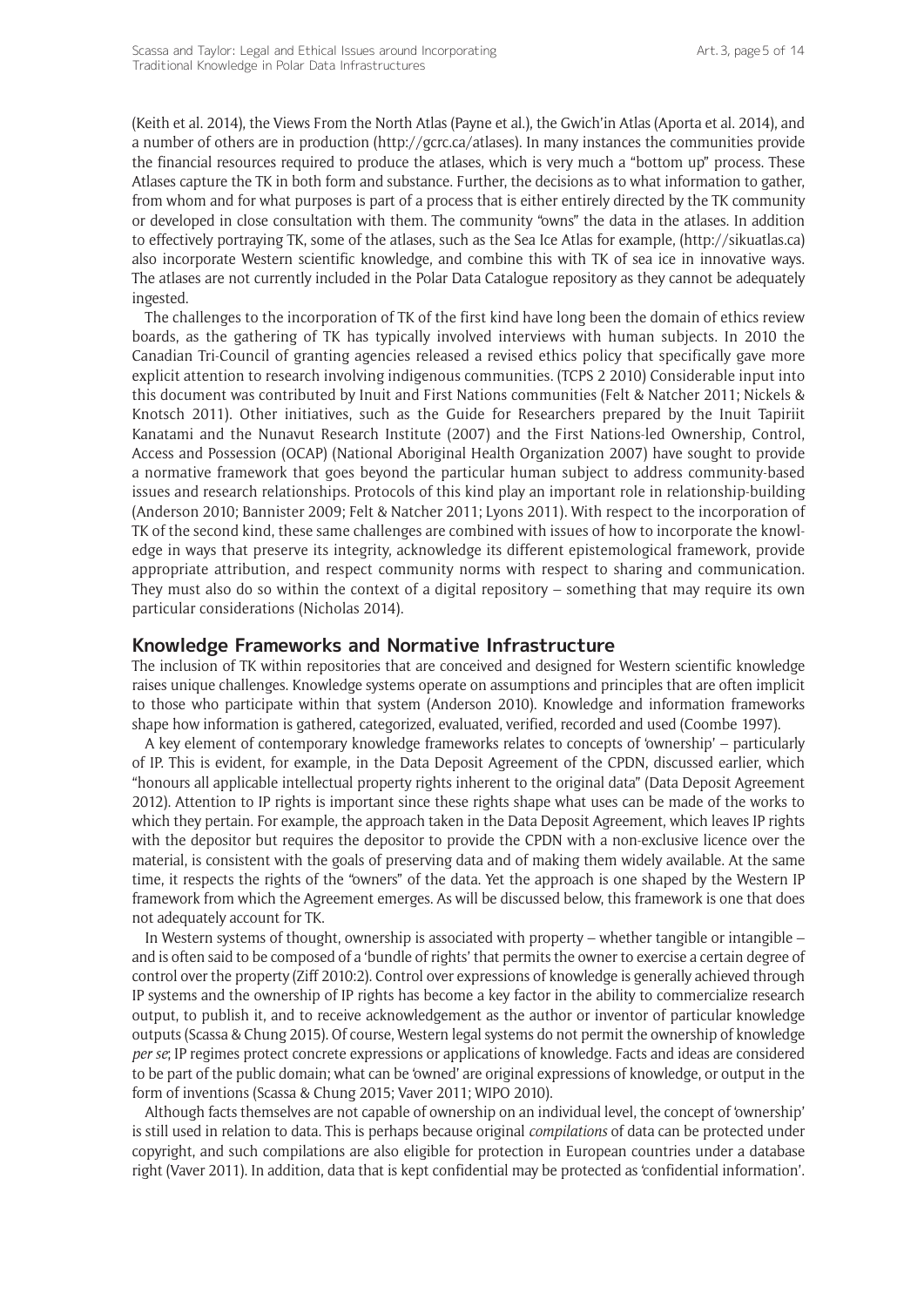These ownership rights associated with collections of data superimpose a Western property law paradigm on much of the field of information management.

The Western IP paradigm has some key features that may be at odds with traditional systems of knowledge. Some of the points of conflict may be quite fundamental (Seeger 1997; Young-Ing 2008). For example, applying a private property model in the context of knowledge and cultural expression reflects a very particular world view. Intellectual property laws also have explicitly economic dimensions that facilitate the commercialization of IP.

The controversy over a UK fashion designer's copying of the design of an Inuit Shaman's jacket illustrates the challenges that can arise for the protection of TK and cultural property within a Western IP regime. Although the example deals with a cultural artefact rather than TK, many of the issues raised are relevant in both contexts (Anderson 2010). According to the great-granddaughter of the Shaman, the design for the jacket came to her great-grandfather in a dream. The jacket was photographed for a book titled *Northern Voices: Inuit Writing in English* and was also displayed in the film *The Journals of Knud Rasmussen* (Zerehi 2015). Although these earlier uses were authorized, they placed the jacket and its design into public view. The artistic design of the jacket was in all likelihood a work in which copyright would have been found to subsist. However, copyright protection would have expired 50 years after the death of its creator. Copyright law would make no allowance for the sacred nature of the design as communicated through a dream. Nor would it recognize communal claims to rights or interest in the design (Howell & Ripley 2009; Young-Ing 2008). In Western IP terms, the design would be in the public domain, and its reuse would not violate copyright or any other IP laws.

One of the issues raised by the example of the Shaman's jacket is the tendency to locate IP rights with specific individual authors (Young-Ing 2008). The notion of the individual author laboring on his or her own to create works is considered to be part of the Western romantic ideal of authorship. It is also closely linked to particular philosophical justifications for the protection of IP. John Locke's labour theory justified IP rights as a form of reward or recompense for the diligent labour of the author in creating the work (Craig 2002). In continental Europe, Kant and Hegel are seen as the sources of the 'personhood' justification of IP law. According to this theory, works are an expression of an author's personality, such that the protection of works through IP law are important to human flourishing (Radin 1993). These justificatory theories of IP rely upon and place the author in a central position. Of course, on a more pragmatic note, it should not be forgotten that the identification of specific authors/owners of works, including compilations of data also facilitates the commercial (and other) exploitation of these works by locating rights to control and exploit these works with a readily ascertainable owner and/or author. The law also creates a hierarchical and economics-oriented framework for understanding the location of rights in employment (work-for-hire) relationships (with the employer holding rights in works created by employees by default) (Scassa & Chung, 2015).

The link between the individual author and the protected work in copyright law is also important in setting the term of protection for the work. Thus, again to use the example of the Inuit Shaman's jacket, the term of protection available under copyright law would be tied to the life of the author of the work plus an additional 50 years in Canada. The term of protection allows the author to profit from the exploitation of their work during their lifetime and allows their heirs to also profit for a limited period of time. It does not address or accommodate the situation of works that cannot be attributed to specific authors, nor does it address works that have sacred or spiritual meaning (Howell & Ripley 2009; Young-Ing 2008).

While Western notions of IP can be used to protect the creative output of indigenous artists and authors (for example by providing copyright protection for literary, artistic, musical or dramatic works authored by those individuals), it is not well adapted to protect TK. This may be because, for example, it is generally not possible to identify a particular author or authors. In fact, it is often the case that 'protection' takes on a different meaning in the context of TK. While protection may have a commercial dimension – that is, the right to benefit from the intellectual/creative output of a community – there may be other goals as well (Bell & Shier 2011). For example, rather than seeking to protect TK to enable its commercial exploitation, the objective might be to protect TK from appropriation and exploitation by others, or from inappropriate and unacceptable uses. Such uses might include sharing sacred information with individuals outside the circle of those permitted access to the knowledge, or they might include using TK about plant or animal resources in ways that lead to exploitation of these resources without the community's input or consent.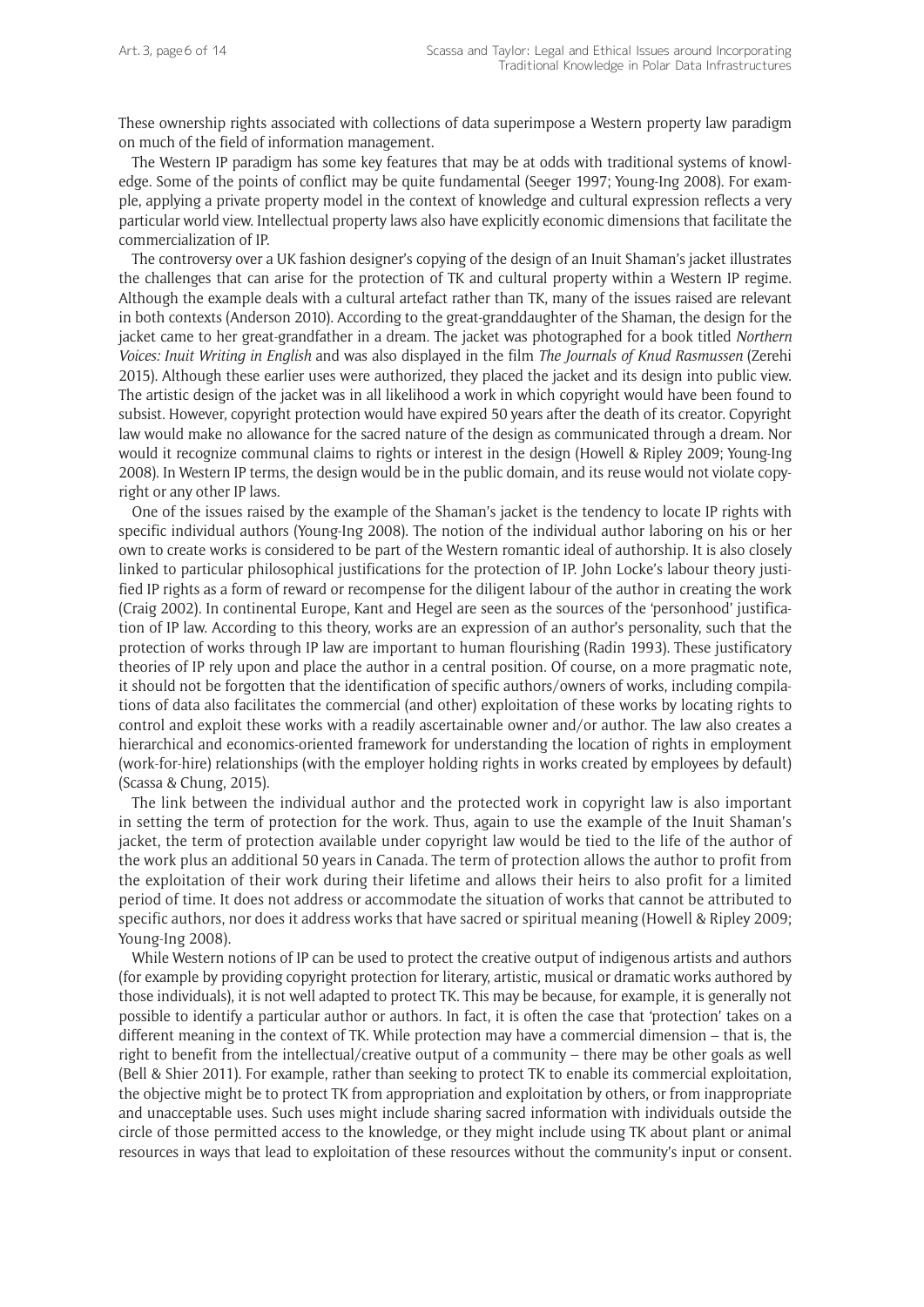Of particular concern to some communities is an inappropriate portrayal of community activities by outside observers.

Because principles of copyright authorship may determine the author of a work to be the one who reduced it to a protected form of expression (such as a book or a film), copyright principles might also facilitate the appropriation of TK by giving exclusive rights over works that incorporate the TK to those from outside the indigenous community (Anderson 2010; Bell & Schier 2011; Seeger 1997). An example of this might be a researcher acquiring copyright in a compilation of songs or stories that have been shared with her by an indigenous community.

Another feature of Western IP systems that poses a challenge in the context of TK is copyright's fixation requirement (Howell & Ripley 2009). In copyright law, it is the author's expression that attracts IP protection, and typically that expression must be 'fixed' in some material form in order for rights to be recognized. The element of fixation relates to the perspective that it is fixation that completes the act of authorship (a work that has yet to be 'fixed' is more akin to an unprotectable idea). It also serves an evidentiary purpose. Thus fixation makes it possible to measure one work against another to assess whether there has been any infringement. In such a system, oral expression does not rise to the level of a 'work' unless it too has been fixed (for example, in an audio or video recording or in a written transcription). Interestingly enough, in the cases of fixations of oral works, it is the person who performs the act of fixation who is typically recognized as the rights holder (Bell & Schier 2011). These principles may work well in societies that privilege written records and documentation; they are ill-suited to oral societies. In fact, they make it easier to appropriate TK within oral societies by according rights to those whose efforts result in the fixation of any expression. The researcher who videotapes sacred dances, or who records and transcribes stories or oral history will acquire IP rights in the 'works' that result for the recording and transcription (Anderson 2010; Bell & Schier 2011).

Copyright law also draws a distinction between 'facts' and 'ideas' (which are in the public domain – making them the property of no one and free for common use) and 'works' (which are expressions of facts and ideas by human authors). It is the author who takes facts or ideas and renders them concrete in some form of expression, thus giving rise to IP rights. This notion does not translate well in the context of TK, as the knowledge is treated as lacking status as 'property' until it is captured and fixed in some way. From an IP point of view, oral knowledge is simply that – and it lies in the public domain. Recorded knowledge is expressed within a proprietary work. As noted above, it is the person who captures or expresses this knowledge that is most likely to be the rights holder within Western IP frameworks (CIPPIC 2016).

The public domain is also considered to be a key feature of IP regimes. That which is either not protectable by IP laws (ideas, facts, discoveries, and so on) as well as that which is no longer protected by IP law because its term of protection has expired, is said to be in the public domain. The existence of an expansive public domain is seen as a virtue since public domain materials can be used by anyone as a resource to draw upon in the creation of new works or innovations (Hyde 2010). However, the public domain can pose real challenges for the protection of TK, precisely because 'facts', 'ideas' and unfixed (oral) expression are considered to be part of this public domain (Anderson 2010, CIPPIC 2016). Furthermore, materials originally protected by copyright law and in which the term of protection has expired fall into the public domain. Thus, in the example of the Inuit Shaman's jacket, the design is one which would have been protected by copyright law, but 50 years after the death of its author it would fall into in the public domain – notwithstanding the fact that the design might have enduring sacred properties within Inuit culture. Coombe and Aylwin (2014: 204) observe that 'the assumption that there is or should be a singular or unitary public domain of cultural material does not acknowledge the interests of ethnic minorities and Indigenous peoples and their distinctive heritage'.

The WIPO Intergovernmental Committee on Intellectual Property and Genetic Resources, Traditional Knowledge and Folklore (2010: 2) has observed that 'the "public domain" operates to exclude TK and TCEs [traditional cultural expressions] from protection and can be used to justify their misappropriation'. The Committee notes that while TK and TCEs are often shared within communities and thus may appear to be public domain material, the sharing is carried out in accordance with communal norms that may impose restrictions and conditions. They observe (at 2) that: 'Some knowledge is considered secret, sacred, and an inalienable part of indigenous cultural heritage from time immemorial to time unending'. In the digital context, the concept of the public domain becomes even more problematic, largely because digitized works – or TK itself – once digitized can be so easily and widely copied and disseminated. Christen (2012: 2877) offers a critique of conceptions of the public domain that are rooted in individualist American discourses, and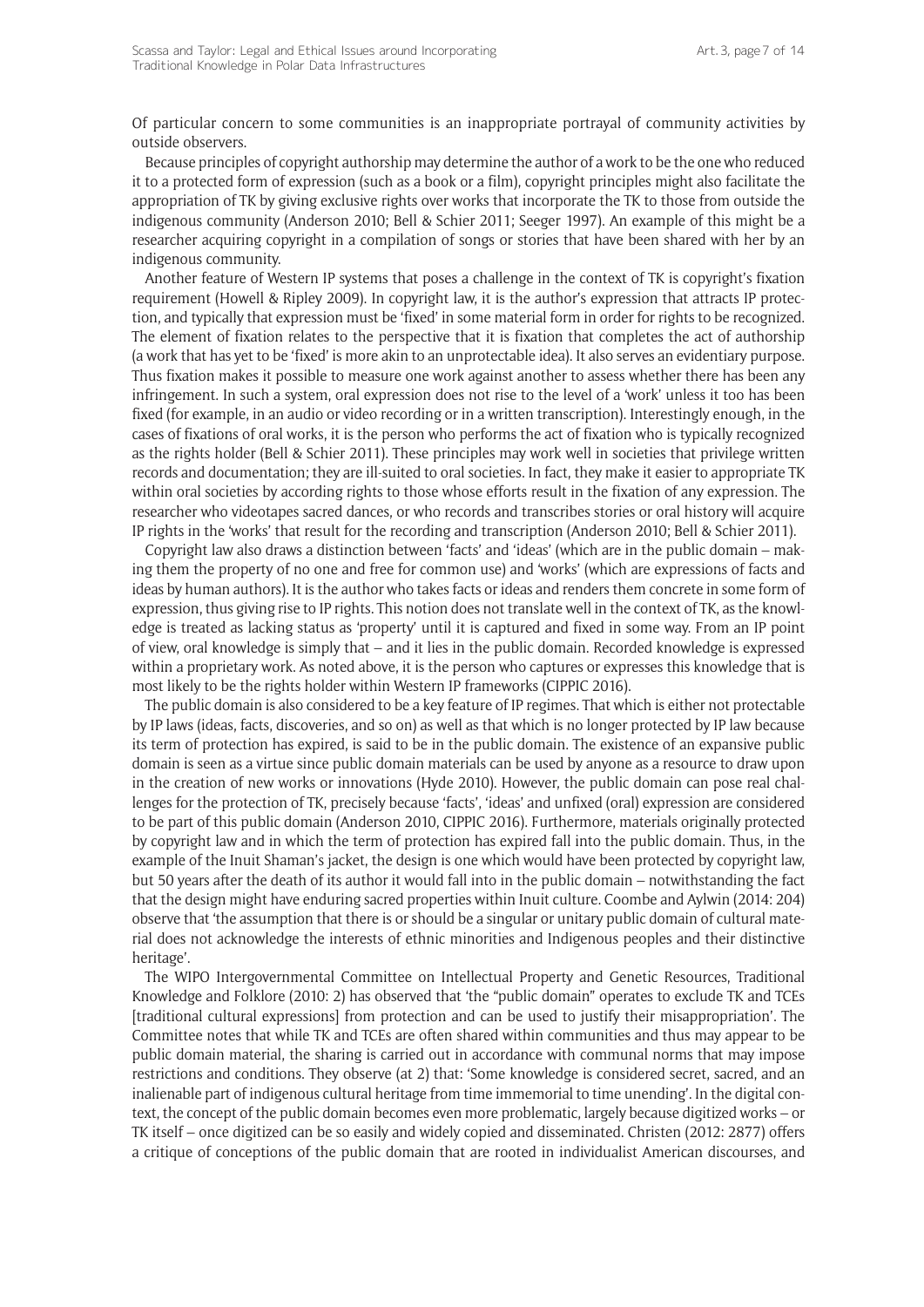argues for a need to understand 'the ethics of information circulation, both within the digital realm and in a post-colonial world order where we cannot so neatly carve out the digital from the political and the historical'.

## **An Inclusive Data Repository**

Intellectual property law – particularly copyright law – shapes relationships between individuals, institutions and governments in the development, structuring and use of information repositories (Bell & Schier 2011; Scassa & Chung 2015). It is almost inevitable then that the assumptions and attitudes towards knowledge and its expression that inform IP law also inform, often in implicit ways, how knowledge repositories are structured and operated. If TK is to be incorporated within these repositories, implicit assumptions must be made explicit, and must be examined and adjusted to create an environment that is respectful and inclusive not just of the knowledge, but of the cultures that produce, care for, and rely upon this knowledge.

For knowledge repositories seeking, for example, to create databases of scientific studies, compilations of data, journal articles and so on, the author/ownership model described above offers a certain convenience, as the inclusion of content can be achieved by clearing the necessary rights with the copyright owner. The growing movement towards open access publishing (where published articles are licensed under terms that place few if any restrictions on their reuse) and open science, where public access to data sets compiled through publicly funded research is also required, can also facilitate the process of clearing rights to content within the repository. Even where there are proprietary restrictions on certain uses of materials, these can be ascertained through communications with the rights-holder, facilitating the management of access. The IP regime provides not only a set of default rules regarding ownership and control of works; it also provides a framework that supports the licensing and management of those rights. The challenges for repositories seeking to incorporate TK are first, to ensure that the default IP rules do not inadvertently 'expropriate' TK and second, to develop a framework to support the licensing of works that incorporate TK that is consistent with the expectations and aspirations of the communities which have contributed it.

A license is essentially a type of contractual agreement. The term 'license' is used when the terms of the contract relate to access to and/or use of some form of tangible or intangible property. Licenses are frequently used in relation to IP rights; the license sets out the terms and conditions under which access to and/or use of certain IP is provided. The license is enforceable as a contract; however, it is given extra weight by the underlying IP rights since failure to comply with license terms can also result in a violation of the IP rights. The CPDN already uses licenses with respect to both contributions of data to the CPDN and uses of these materials by other researchers and the public. Licenses do not work in the same way for material that is considered to be in the public domain. Because so-called public domain materials are not protected by IP rights, the 'license' is merely a contract; there is no other underlying legal regime that provides rights to control how the materials are used or by whom.

The very nature of internet-based access to content has led to the ubiquity of licenses governing public access to and use of online digital content. Because of the potential for uncertainty and variability of license terms to operate as a barrier to the easy dissemination and reuse of much content, template open licenses have become an important resource to aid in providing straightforward, accessible and interoperable licensing terms. Perhaps the most common suite of open licenses is that produced by Creative Commons. This suite offers licenses that range from ones with virtually no restrictions on reuse to ones that place restrictions such as requirements of attribution or limits on commercial re-use. Other open license templates have been developed for data (Open Database Licence v1.0) as well as for government data (Canada Open Government Licence v2.0, UK Open Government Licence v.2). These licenses are for use in relation to copyright protected materials, or, in the case to the ODL, materials that are protected either by copyright or by a database right (in the EU).

The movement towards open licensing of copyright protected works such as software, journal articles, books, and compilations of data is premised upon laudable goals to liberate such materials from many if not most of the restrictions inherent in copyright law so as to facilitate its reuse and broad dissemination. In this sense, open licensing creates a quasi-public domain. The licensed works are still protected by copyright, and copyright law may be invoked both as a justification for licensing and as a means to enforce license terms such as those requiring attribution or those barring commercial re-use of the materials. However, subject to the relatively few restrictions imposed in open licenses, the licensed works may be freely reused and disseminated. Governments have embraced open licensing as means of supporting their open data and open government agendas, and granting agencies are increasingly insisting upon the open dissemination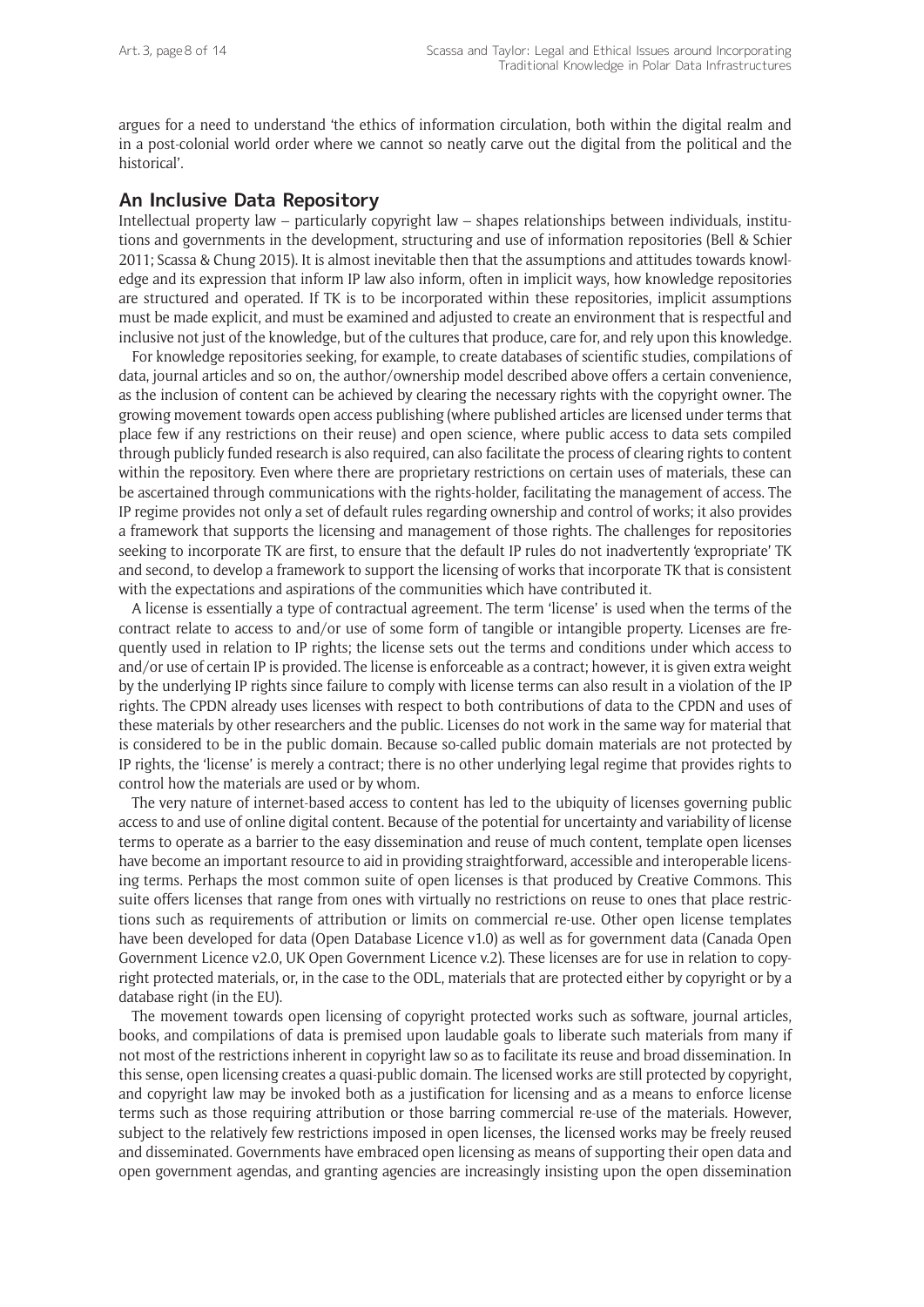of research results (Government of Canada 2015). While these developments support broad public access to data and research materials, and relatively few restrictions on reuse, conventional open licensing may also pose challenges for the ethical reuse of TK (Coombe & Aylwin 2014; Christen 2012) particularly because it tends to be premised on free and unrestricted use.

However, licensing still offers opportunities to address the protection of TK in data repositories. What is required is some underlying proprietary right or interest that can backstop the licence terms. The concept of a 'TK Commons' is beginning to emerge (Coombe & Aylwin 2014; WIPO 2010), and it positions TK not as public domain material, but rather as communally-owned materials, the access to which can be governed by particular terms and conditions which are based upon customary legal principles. Within such a commons, licensing would be the means by which those terms and conditions are expressed. A number of projects which explore the licensing of TK and of indigenous cultural artefacts are already in the process of development. One example is the Mukurtu content management system for digital archives (Christen 2012) which offers, among other things, template TK licences. Christen (2012: 2883) explains that projects such as Mukurtu offer both the 'technological framework and the ideological structure' for managing indigenous cultural material. She observes that the development of Mukurtu 'emphasized the underlying sociality of information and its reliance on, and embeddedness within, ethical systems of relation and action in which people negotiate the creation, reproduction and distribution of knowledge based on multiple and interrelated factors and situations'. (Christen 2012: 2887)

Similar to the kinds of terms and conditions seen in Creative Commons or other types of open licenses, TK licenses might preclude commercial reuse, or require a particular form of attribution. Unlike Creative Commons type licenses, TK licenses would be shaped by the centrality of social relations and obligations as part of the customary law governing TK Nicholas (2014). TK licenses might restrict use to particular groups or categories of users (determined by customary law), or might permit only certain types of reuse. In this respect, they may be quite different in character from conventional IP licenses such as Creative Commons, most notably because they might reflect principles of indigenous customary law that do not map neatly onto Western legal concepts (Coombe 1997; Coombe & Aylwin 2014; Nicholas 2014).

To again return to the example of the Shaman's jacket, it may be that the reproduction of the design in photographs or in film for particular purposes and with permission is not a problem. There may be a wide range of other contexts in which the copying of the design is considered acceptable. It is the commercial use, without consultation or consent that is at the core of the problem in this case. Licensing provides a framework within which notice to claims can be provided and terms and conditions for access or reuse can be set. While a Creative Commons licence would be premised upon the subsistence of an underlying copyright (which would not be the case with the design on the Shaman's jacket which had fallen into the public domain), a TK licence would be premised upon a proprietary claim based upon indigenous legal principles.

As noted earlier, TK may be collected by researchers from outside the particular indigenous community and incorporated into Western style reports, studies, publications, or compilations of data. Alternatively, it may be collected and recorded with the participation of the knowledge-holding communities, in formats that are more consistent with oral knowledge, and may be presented, stored and controlled according to the norms of that community. In either case licensing may be relevant. In the first case, it may be used by TK communities to establish the terms and conditions on which their knowledge is shared with researchers, and those terms and conditions may be prescribed as a mandatory part of any license associated with the downstream use or dissemination of the research outputs. In the second case, licensing may be part of the terms and conditions for access to and use of the data, information or other content that is part of the digital or other resource.

The CPDN currently sets open licensing as its default, but allows for alternative license agreements. The framework is sufficiently flexible so as to allow for the use of a license that incorporates terms and conditions specifically relating to TK (CIPPIC 2016). What is needed is some form of template license or suite of licenses that can be used in relation to TK. In the next section of this paper we sketch out how such a license might evolve and what it might look like.

#### **The TK License**

As Young-Ing (2008: 63) argues, 'Indigenous jurisprudence and law (Customary Law) should protect Indigenous knowledge'. A TK license would not only reflect principles of Indigenous information law, these principles would provide a normative foundation for the terms and conditions. Although there may be issues regarding the enforceability of such licences, including the courts' willingness to give effect to the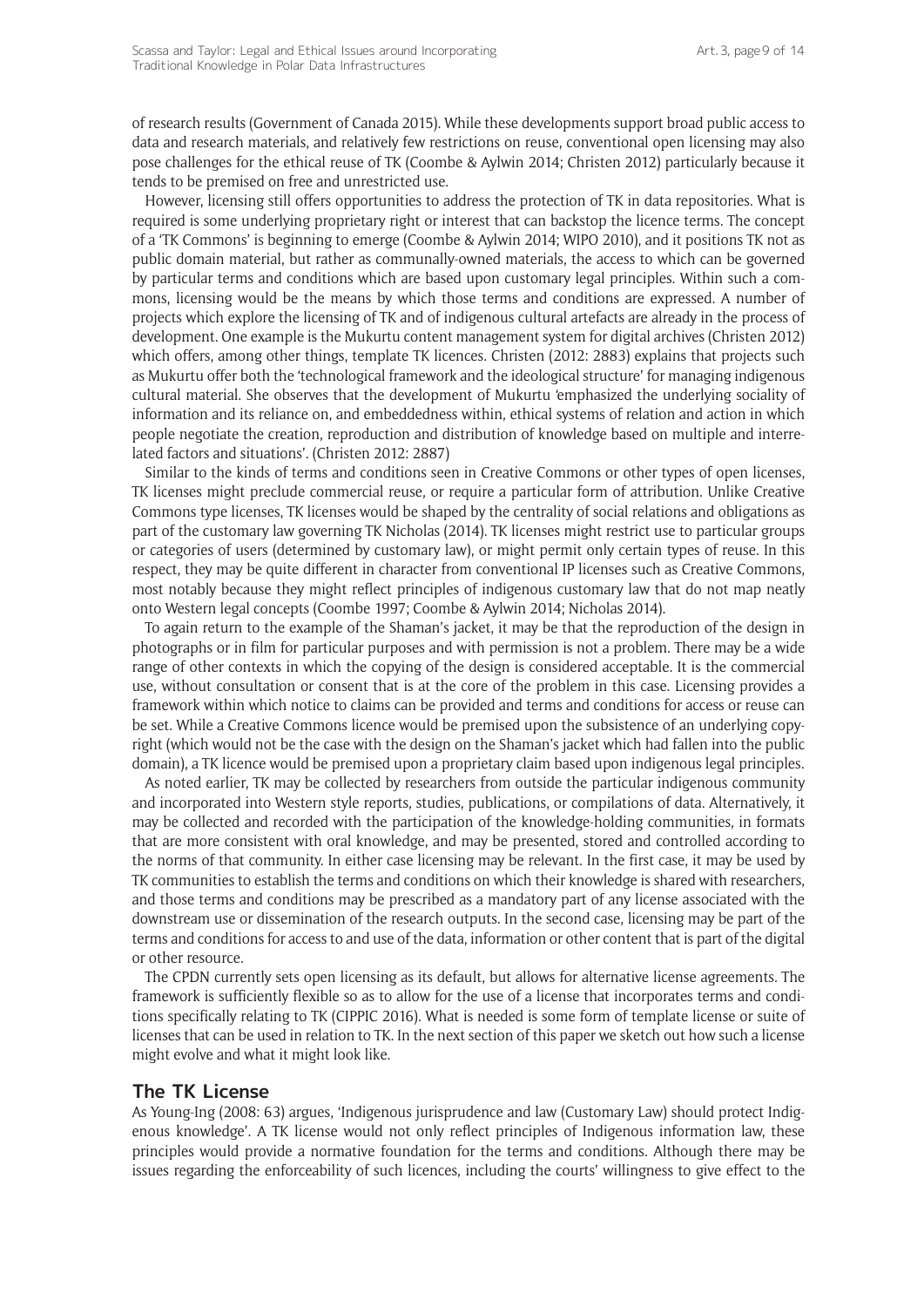underlying norms, this does not mean that there is no value in articulating these norms. Further, the growing recognition of the importance of TK may help create a legal environment that is favourable to the interpretation and enforcement of such terms. And, as Young-Ing (2008) notes, the assertion of Indigenous customary principles can lead to consensual conciliation.

Any attempt to develop TK licensing in the context of polar data repositories should take into account the likely need for two distinct categories of license. The first would be a license as between TK holders and researchers that would govern the collection and use of TK. Such licenses would need to be developed in close collaboration with Inuit communities in the North. Much work has already been done in different contexts regarding the norms and principles that should govern the collection of TK from indigenous communities. These have been expressed in the form of research protocols of a kind which Anderson (2010) describes as part of the 'toolkit' needed to address the protection and licensing of TK. The principles of ownership, control, access and possession (OCAP), for example, have been articulated so as to provide guidance in this process (NAHO 2007). In Nunavut, the *Scientists Act* specifically provides for a review of all research projects to ensure, among other things, that the NRI's principles guiding research in Northern communities are complied with (ITK & NRI 2006). These principles for ethical collection and reuse of TK offer a good departure point for shaping the terms and conditions under which the sharing of TK will take place (Bannister 2009; Bell & Schier 2011; Felt & Natcher 2011; Lysons 2011). Template licenses might offer a menu of limitations on the use of TK from which the limitations appropriate to the particular context may be chosen. These might include limitations on who can access the information, the purposes for which it may be used, circumstances in which fresh consent to use must be obtained, from whom consent is to be obtained, and so on (CIPPIC 2016).

The second category of license would be an end-user license, similar in kind (though not in content) to a Creative Commons license. The end user license governs how downstream users of content made publicly available are entitled to access and use the work. Creative Commons licenses apply in relation to copyright protected works. As noted above, there is an underlying property right and non-compliance with the terms of the license will result in infringement of that right. A TK license is on less solid legal footing. The lack of formal protection for TK as intangible property means that the license is simply a contract between parties. While failure to comply with the terms may amount to a breach of contract it is not also at the same time a violation of IP rights. Nicholas (2014) argues that the legal basis of such licenses is in indigenous customary law, although the extent to which courts will recognize these principles is still uncertain (Bell & Schier 2011). Nevertheless, such licenses still have some legal and normative force. They are a vehicle through which notice can be given of interests in TK, and they are a means of identifying expectations regarding how that TK is to be used (CIPPIC 2016).

As with the license between researchers and TK sources, a template TK end-user license would need to be developed in collaboration with TK communities. Because of the variable nature of TK and the complexity of the customary laws that may shape access to and use of it, rather than a suite of licenses with varying degrees of permitted uses, it might be more appropriate to develop a menu of potential terms or restrictions that TK holders can opt to include or exclude from the license (CIPPIC 2016). In a recent report on TK licensing, the Canadian Internet Policy and Public Interest Clinic (CIPPIC) (2016) suggests that terms might include requirements of attribution (as well as form of attribution), requirements to seek consent before reuse (along with information about where consent requests should be directed), or restrictions on reuse to certain contexts (educational use or non-commercial use, for example). In addition, as the CPDN Appendix on Alternate Dissemination Licence Agreements makes clear, there may be circumstances in which the enduser license might be restricted only to certain categories of users.

#### **Conclusion**

We have argued that polar data repositories should seek to incorporate Inuit TK and to do so in a way that is respectful of customary laws and norms that govern the use and dissemination of this information. The CPDN has adopted a structure that is flexible enough to incorporate information on non-standard license terms. This opens the possibility to address the use of TK through licensing practices that are specifically developed for TK. Because of the broad range of TK and the potential complexity of the customary laws that may govern its use and dissemination, template licenses – with the possibility to select from menus of terms and conditions – may offer a solution that is sufficiently flexible for the licensing of TK. It is also a solution that reduces the legal complexity, making such approaches more user-friendly.

While template licensing for TK may offer a solution in principle, bringing this approach into practice will require a great deal of additional work. In particular, TK holders will need to be involved in the development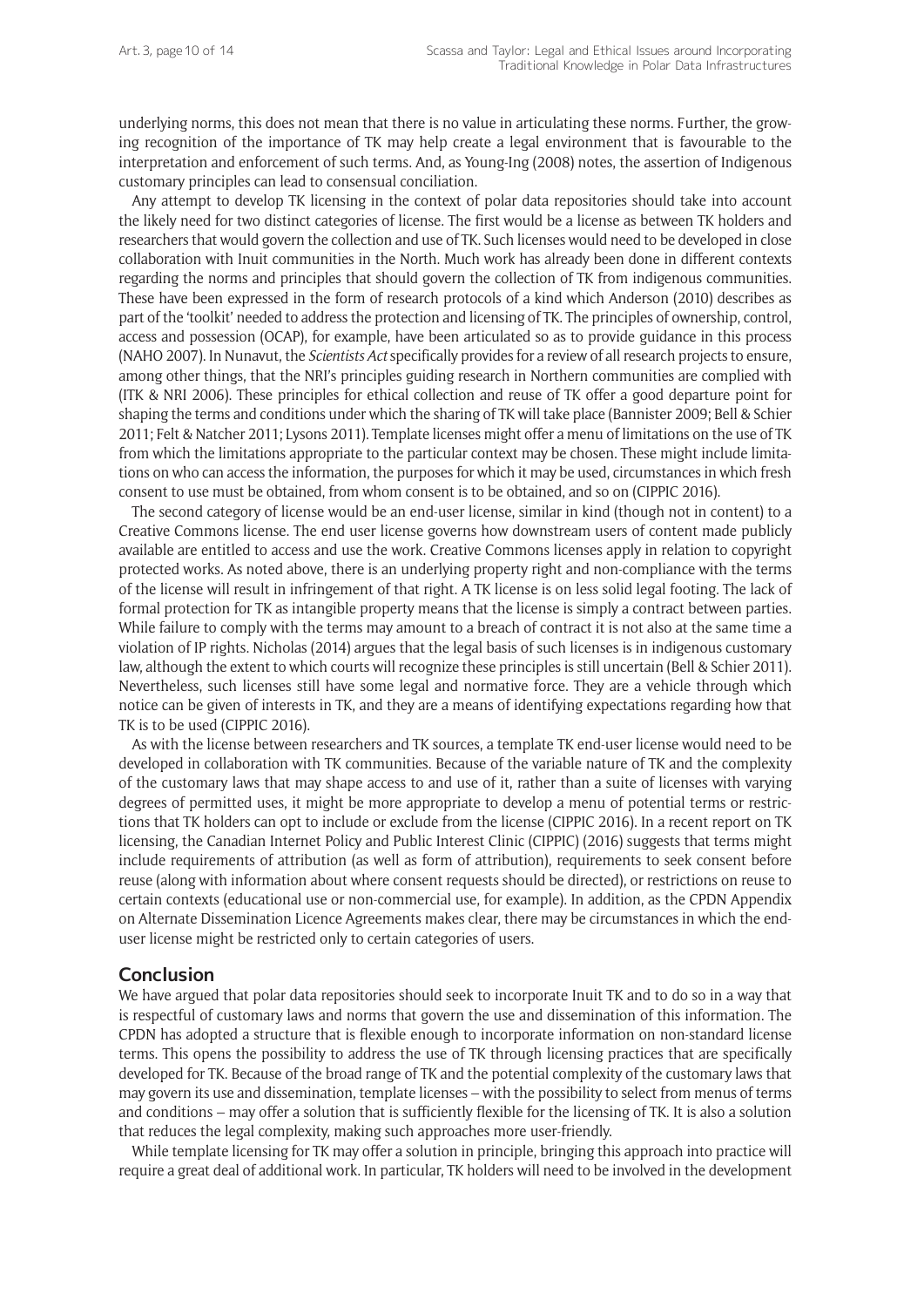of the menu of terms and conditions and in shaping the normative framework for the licenses. The particular realities of the digital environment, combined with the challenges of digital capacity and digital literacy in Northern communities will also need to be addressed (Christen 2012). While much work is required, there are already resources to draw upon, from research protocols developed in consultation with Inuit and First Nations communities, to terms of use for digital atlases developed in conjunction with Inuit and Northern communities. An ultimate aim is to enable Northern communities to create and house their own atlases and progress has been made in this respect. This would help ensure that the TK included in such atlases was under the control or the communities concerned. Initiatives, such as Mukurtu, although developed for other purposes and in different indigenous contexts, still offer valuable lessons on how to bring such projects to fruition.

# **Acknowledgements**

We gratefully acknowledge the support of the Social Sciences and Humanities Research Council of Canada for the research on which this paper is grounded, as well as the support of the Canada Research Chairs Program.

# **Competing Interests**

The authors have no competing interests to declare.

## **Author Information**

Teresa Scassa is the Canada Research Chair in Information Law at the University of Ottawa, where she is also a professor at the Faculty of Law. She is the author or co-author of several books, including *Canadian Trademark Law* (2d edition, LexisNexis 2015), *Canadian Intellectual Property Law* (Emond 2013), and *Electronic Commerce and Internet Law in Canada*, (CCH Canadian Ltd. 2012). She is a member of the Geomatics and Cartographic Research Centre at Carleton University, and has written widely in the areas of intellectual property law, law and technology, and privacy. In particular, she has written about the intersection of law and digital cartography, volunteered geographic information, and citizen science.

Dr. Fraser Taylor is Chancellors Distinguished Research Professor of International Affairs, Geography and Environmental Studies at Carleton University. He has been involved in geospatial information management for many years. He organized and chaired the initial session at IPY GeoNorth North in Yellowknife in 2007 which led to the establishment of the Arctic Spatial Data Infrastructure and chaired the External Advisory Committee to this initiative. From 2002 to 2013 he chaired the International Steering Committee for Global Mapping. He is a member of the UN Expert group on Global Geospatial Information Management and is a member of the Open Geospatial Consortium (OGC) Global Advisory Council, the Global Earth Observation System or Sytsems (GEOSS) Data Sharing Working Group and the CODATA Working Group on Data at Risk. He has a special interest in Traditional Knowledge especially in the Arctic and has created a number of cybercartographic atlases in cooperation with northern communities and organizations. His latest book is *Developments in the Theory and Practice of Cybercartography: Applications and Indigenous Mapping* (Elsevier 2014). This won the Prose Award by the Association of American Publishers, 2015.

#### **References**

- **Allen, K** 2014 Finding of Franklin Wreck Vindicates Inuit Testimony. [TheStar.com.](https://www.thestar.com/) Retrieved from: [http://](http://www.thestar.com/news/world/2014/09/09/finding_of_franklin_wreck_vindicates_inuit_testimony.html) [www.thestar.com/news/world/2014/09/09/finding\\_of\\_franklin\\_wreck\\_vindicates\\_inuit\\_testimony.](http://www.thestar.com/news/world/2014/09/09/finding_of_franklin_wreck_vindicates_inuit_testimony.html) [html](http://www.thestar.com/news/world/2014/09/09/finding_of_franklin_wreck_vindicates_inuit_testimony.html) (September 9, 2014).
- **Anderson, J** 2010 Indigenous traditional knowledge & intellectual property. Duke University, Center for the Study of the Public Domain. Retrieved from: [http://web.law.duke.edu/cspd/pdf/ip\\_indigenous](http://web.law.duke.edu/cspd/pdf/ip_indigenous-traditionalknowledge.pdf)[traditionalknowledge.pdf](http://web.law.duke.edu/cspd/pdf/ip_indigenous-traditionalknowledge.pdf).
- **Aporta, L, Kritch, I, Alestine, A, Benson, L, Snowshoe, S, Firth, W** and **Carry, D** 2014 The Gwich'an Atlas: Place Names, Maps and Narratives. In: Taylor, F, Dr. (Ed.) and Lauriault, T P (assoc ed) Developments in The Theory and Practice of Cybercartography. Elsevier Amsterdam, pp. 229–244.
- **Bannister, K** 2009 Non-Legal Instruments for the Protection of Intangible Cultural Heritage: Key Roles for Ethical Codes and Community Protocols. In: Bell, C and Paterson, R K (Eds.) *Protection of First Nations Cultural Heritage: Laws, Policy, and Reform*. UBC Press, pp. 278–310.
- **Barsh, R L** 1999 Indigenous Knowledge and Biodiversity, in Indigenous Peoples, Their Environments and Territories. In: Posey, D A (Ed.) *Cultural and Spiritual Values of Biodiversity*. UNEP, pp. 73–75.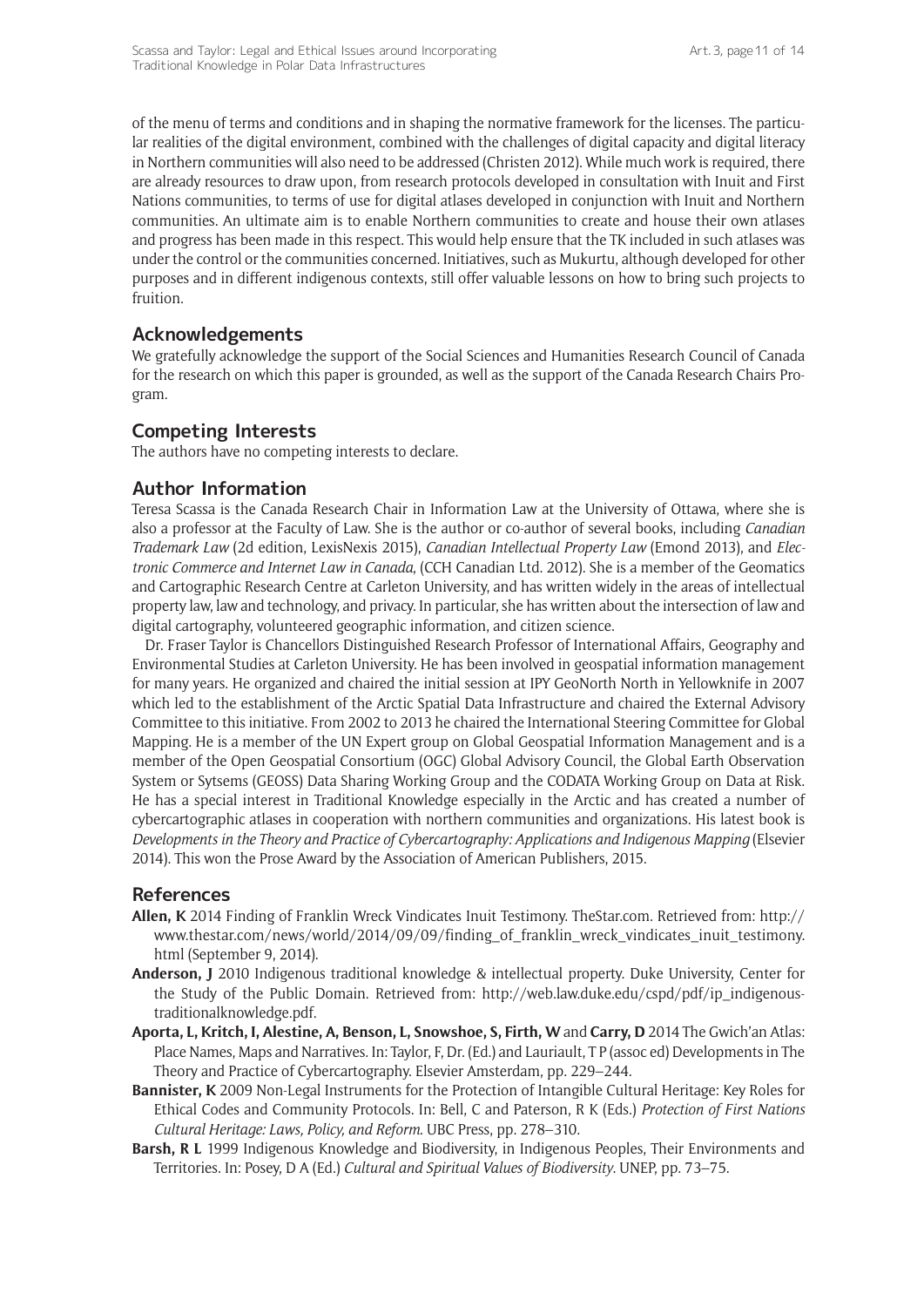- **Bell, C** and **Schier, C** 2011 Control of information originating from Aboriginal communities: Legal and ethical contexts. *Études Inuit Studies*, 35: 35–56.
- **Berkes, F** 1993 Traditional ecological knowledge in perspective. In: Inglis, J T (Ed.) *Traditional Ecological Knowledge: Concepts and Cases.* Ottawa: International Program on Traditional Ecological Knowledge and International Development Research Centre, pp. 1–9.
- **Canada** 1996 Royal Commission on Aboriginal Peoples. *Report of the Royal Commission on Aboriginal Peoples*, vol. 1, *Looking Forward, Looking Back.* Ottawa: The Commission.
- **Canada Open Government Licence v2.0** Retrieved from: [http://open.canada.ca/en/open-government](http://open.canada.ca/en/open-government-licence-canada)[licence-canada](http://open.canada.ca/en/open-government-licence-canada).
- **Canadian Institutes of Health Research, Natural Sciences and Engineering Research Council & Social Sciences and Humanities Research Council** 2010 Tri-Council Policy Statement: Ethical Conduct for Research Involving Humans (TCPS 2). Retrieved from: [http://www.pre.ethics.gc.ca/pdf/eng/](http://www.pre.ethics.gc.ca/pdf/eng/tcps2/TCPS_2_FINAL_Web.pdf) [tcps2/TCPS\\_2\\_FINAL\\_Web.pdf](http://www.pre.ethics.gc.ca/pdf/eng/tcps2/TCPS_2_FINAL_Web.pdf).
- **Canadian Internet Policy and Public Interest Clinic (CIPPIC)** 2016 A Proposal: An Open Licensing Scheme for Traditional Knowledge. Retrieved from: [https://cippic.ca/sites/default/files/file/CIPPIC\\_](https://cippic.ca/sites/default/files/file/CIPPIC_GCRC--TK_License_Proposal--July_2016.pdf) [GCRC--TK\\_License\\_Proposal--July\\_2016.pdf](https://cippic.ca/sites/default/files/file/CIPPIC_GCRC--TK_License_Proposal--July_2016.pdf) (July 2016).
- **Canadian Polar Data Network** 2012 Data Deposit Agreement of the Canadian Polar Data Network. Version 1.2. Retrieved from: [http://polardatanetwork.ca/?page\\_id=344](http://polardatanetwork.ca/?page_id=344) (6 December 2012).

**Canadian Polar Data Network** Principles. Retrieved from: [http://polardatanetwork.ca/?page\\_id=275.](http://polardatanetwork.ca/?page_id=275)

- **CBC News** 2014 Franklin find proves 'Inuit oral history is strong': Louie Kamookak. Retrieved from: [http://www.cbc.ca/news/canada/north/franklin-find-proves-inuit-oral-history-is-strong-louie-ka](http://www.cbc.ca/news/canada/north/franklin-find-proves-inuit-oral-history-is-strong-louie-kamookak-1.2761362)[mookak-1.2761362](http://www.cbc.ca/news/canada/north/franklin-find-proves-inuit-oral-history-is-strong-louie-kamookak-1.2761362) (September 10, 2014).
- **Christen, K** 2012 Does Information Really Want to be Free? Indigenous Knowledge Systems and the Question of Openness. *International J. of Communication*, 6: 2870–2893.
- **Coombe, R J** 1997 The Properties of Culture and the Possession of Identity: Postcolonial Struggle and the Legal Imagination. In: Ziff, B and Rao, P V (Eds.) *Borrowed Power: Essays on Cultural Appropriation*. Rutgers University Press, pp. 74–96.
- **Coombe, R J** and **Aylwin, N** 2014 The Evolution of Cultural Heritage Ethics via Human Rights Norms. In: Coombe, R J, Wershler, D and Zeilinger, M (Eds.) *Dynamic Fair Dealing: Creating Canadian Culture Online*. University of Toronto Press. DOI:<https://doi.org/10.2139/ssrn.2644457>
- **Craig, C** 2002 Locke, Labour and Limiting the Author's Right: A Warning Against a Lockean Approach to Copyright Law. 28:1 *Queen's L.J*., pp. 1–60.
- **Davidson, J** 2016 'It just got much more complicated': Why the discovery of HMS Terror only raises more questions. CBC News. Retrieved from: [http://www.cbc.ca/news/canada/north/terror-discovery-franklin](http://www.cbc.ca/news/canada/north/terror-discovery-franklin-expedition-more-questions-1.3793820)[expedition-more-questions-1.3793820](http://www.cbc.ca/news/canada/north/terror-discovery-franklin-expedition-more-questions-1.3793820) (October 11, 2016).
- **Dutfield, G** 2001 TRIPS-Related Aspects of Traditional Knowledge. *Case Western Reserve Journal of International Law*, 33: 233–275.
- Felt, L F and Natcher, D 2011 Ethical foundations and principles for collaborative research with Inuit and their governments. *Études Inuit Studies*, 35: 107–126.
- **Government of Canada** 2015 Tri-agency Open Access Policy on Publications. Retrieved from: [http://www.](http://www.science.gc.ca/default.asp?lang=En&n=F6765465-1) [science.gc.ca/default.asp?lang=En&n=F6765465-1.](http://www.science.gc.ca/default.asp?lang=En&n=F6765465-1)
- **Hayes, A, Pulsifer, P l** and **Fiset, J P** 2014 The Nunaliit Cybercartogrphic Atlas Framework. In: Taylor, F, Dr. (Ed.) and Laurault, T P (assoc. Ed.) Developments in the Theory and Practice of Cybercartography. Elsevier, pp. 129–140.
- **Howell, R G** and **Ripley, R** 2009 The Interconnection of Intellectual Property and Cultural Property (Traditional Knowledge). In: Bell, C and Paterson, R K (Eds.) *Protection of First Nations Cultural Heritage: Laws, Policy, and Reform*. UBC Press, pp. 223–246.
- **Hyde, L** 2010 *Common As Air: Revolution, Art, and Ownership*. Farrar, Straus and Giroux.
- **Inuit Tapiriit Kanatami** and **Nunavut Research Institute** 2006 *Negotiating research relationships with Inuit communities: A guide for researchers*. In: Nickels, S, Shirley, J and Laidler, G (Eds.) Ottawa, ON: Inuit Tapiriit Kanatami. Retrieved from: [http://www.nri.nu.ca/pdf/06-068 ITK NRR booklet.pdf.](http://www.nri.nu.ca/pdf/06-068 ITK NRR booklet.pdf)
- **Keith, D, Crockatt, K** and **Hayes, A** 2014 The Kitikmeot Place Names Atlas. In Taylor, F, Dr. (Ed.) and Lauriault, T P (assoc. Ed.) Developments in the theory and practice of Cybercartography. Elsevier, pp. 219–227. DOI:<https://doi.org/10.1016/b978-0-444-62713-1.00015-5>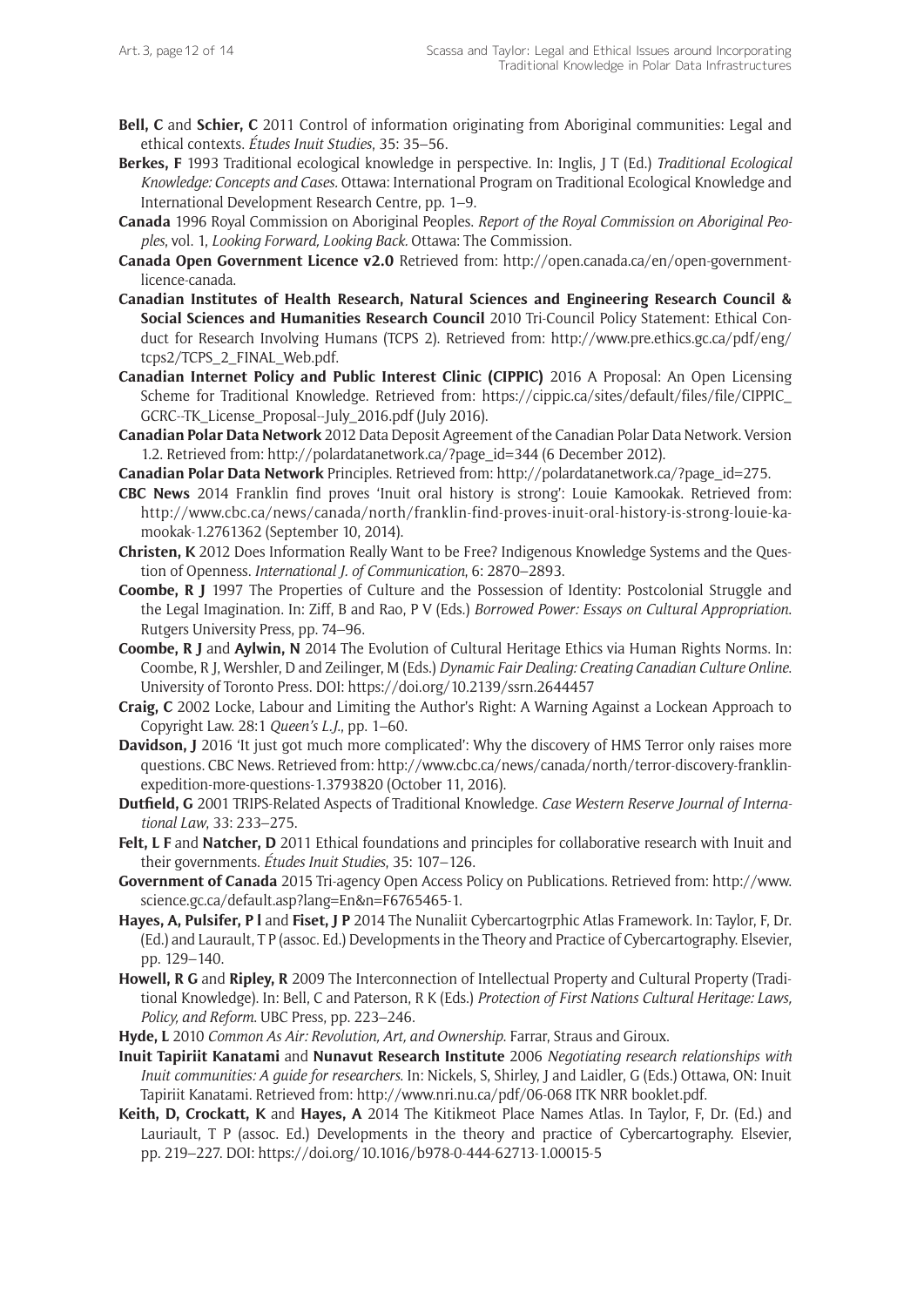- **Ljubicic, G, Pulsifier, P L, Hayes, A** and **Taylor, F, Dr.** 2014 The Creation of the Inuit SIKU(Sea Ice) Atlas. In: Taylor, F, Dr. (Ed.) 2011 Developments in the Theory and Practice of Cybercartography. Elsevier, pp. 201–217.
- **Lyons, N** 2011 Creating space for negotiating the nature and outcomes of collaborative research projects with Aboriginal communities. *Études Inuit Studies*, 35: 83–105.
- **National Aboriginal Health Organization** 2007 OCAP: Ownership, Control, Access, Possession. Retrieved from: <http://cahr.uvic.ca/nearbc/documents/2009/FNC-OCAP.pdf>.
- **Nicholas, G** 2014 Indigenous Cultural Heritage in the Age of Technological Reproducibility: Towards a Postcolonial Ethic of the Public Domain. In: Coombe, R J, Wershler, D and Zeilinger, M (Eds.) *Dynamic Fair Dealing: Creating Canadian Culture Online*. University of Toronto Press.
- **Nickels, S** and **Knotsch, C** 2011 Inuit perspectives on research ethics: The work of Inuit Nipingit. *Études Inuit Studies*, 35: 57–81.
- **Oguamanam, C** 2011 Intellectual Property in Global Governance. New York, NY: Routledge.
- **Open Data Commons** Open Database Licence v1.0. Retrieved from: [http://opendatacommons.org/](http://opendatacommons.org/licenses/odbl/) [licenses/odbl/](http://opendatacommons.org/licenses/odbl/).
- **Parks Canada** 2016 News Release: Government of Canada confirms wreck of HMS Terror and deepens collaboration with Inuit in Nunavut through co-ownership of Franklin Artifacts. Retrieved from: [http://](http://news.gc.ca/web/article-en.do?nid=1130009) [news.gc.ca/web/article-en.do?nid=1130009](http://news.gc.ca/web/article-en.do?nid=1130009) (September 26, 2016).
- **Radin, M J** 1993 *Reinterpreting Property*. Chicago: University of Chicago Press.
- **Scassa, T** and **Chung, H** 2015 *Managing Intellectual Property Rights in Citizen Science: A Guide for Researchers and Citizen Scientists*. Wilson Center Commons Lab, Research Series Vol 03.
- **Scassa, T, Lauriault, T P** and **Taylor, F** 2014 Cybercartography and Traditional Knowledge: Responding to Legal and Ethical Challenges. In: Taylor, F, Dr. (Ed.) *Developments in the Theory and Practice of Cybercartography: Applications and Indigenous Mapping*. Elsevier, pp. 279–297.
- *Scientists Act* 1988 RSNWT (Nu), c S-4.
- **Seeger, A** 1997 Ethomusicology and Music Law. In: Ziff, B and Rao, P V (Eds.) *Borrowed Power: Essays on Cultural Appropriation*. Rutgers University Press, pp. 52–70.
- **Taylor, F, Dr., Cowan, C, Ljubicic, G** and **Sullivan, C** 2014 Cartography for education: The Application of Cybercartography to teaching and Learning in Nunavut Canada. In: Taylor, F, Dr. (Ed.) and Lauriault, T P (assoc. Ed.), Elsevier, pp. 298–322.
- **Taylor, F, Dr.** (ed.) and **Lauriault, T P** (assoc. ed.) 2014 *Developments in the Theory and Pracice of Cybercartography: Applications and Indigenous Mapping*. Elsevier Amsterdam, 364pp.
- **UK, National Archives** Open Government Licence v2. Retrieved from: [http://www.nationalarchives.gov.](http://www.nationalarchives.gov.uk/doc/open-government-licence/version/3/) [uk/doc/open-government-licence/version/3/.](http://www.nationalarchives.gov.uk/doc/open-government-licence/version/3/)
- **United Nations** 1992 *Convention on Biological Diversity*, 5 June, 1760 U.N.T.S. 79, 31 I.L.M. 818.
- **Vaver, D** 2011 *Intellectual Property Law: Copyright, Patents, Trade-Marks*, 2d ed. Toronto: Irwin Law.
- **World Intellectual Property Organization (WIPO)** 2005 Intergovernmental Committee on Intellectual Property and Genetic Resources, Traditional Knowledge and Folklore. *The Protection of Traditional Knowledge: Revised Objectives and Principles*. Retrieved from: [http://www.wipo.int/edocs/mdocs/tk/en/wipo\\_](http://www.wipo.int/edocs/mdocs/tk/en/wipo_grtkf_ic_8/wipo_grtkf_ic_8_5.pdf) [grtkf\\_ic\\_8/wipo\\_grtkf\\_ic\\_8\\_5.pdf](http://www.wipo.int/edocs/mdocs/tk/en/wipo_grtkf_ic_8/wipo_grtkf_ic_8_5.pdf).
- **World Intellectual Property Organization (WIPO)** 2010 *Note on the Meanings of the Term 'Public Domain 'in the Intellectual Property System with Special Reference to the Protection of Traditional Knowledge and Traditional Cultural Expressions/Expressions of Folklore*. Retrieved from: [http://www.wipo.int/meetings/](http://www.wipo.int/meetings/en/doc_details.jsp?doc_id=149213) [en/doc\\_details.jsp?doc\\_id=149213](http://www.wipo.int/meetings/en/doc_details.jsp?doc_id=149213) (November 24, 2010).
- **Young-Ing, G** 2008 Conflicts, Discourses, Negotiations and Proposed Solutions Regarding Transformations of Traditional Knowledge. In Hulan, R and Eigenbrod, R (Eds.), *Aboriginal Oral Traditions: Theory, Practice, Ethics*. Halifax: Fernwood Publishing.
- **Zerehi, S S** 2015 KTZ fashion under fire for using Inuit design without family's consent. CBC News, November 25, 2015. Retrieved from: <http://www.cbc.ca/news/canada/north/ktz-fashion-inuit-design-1.3337047>.
- Ziff, B 2010 *Principles of Property Law*, 5<sup>th</sup> ed. Carswell.